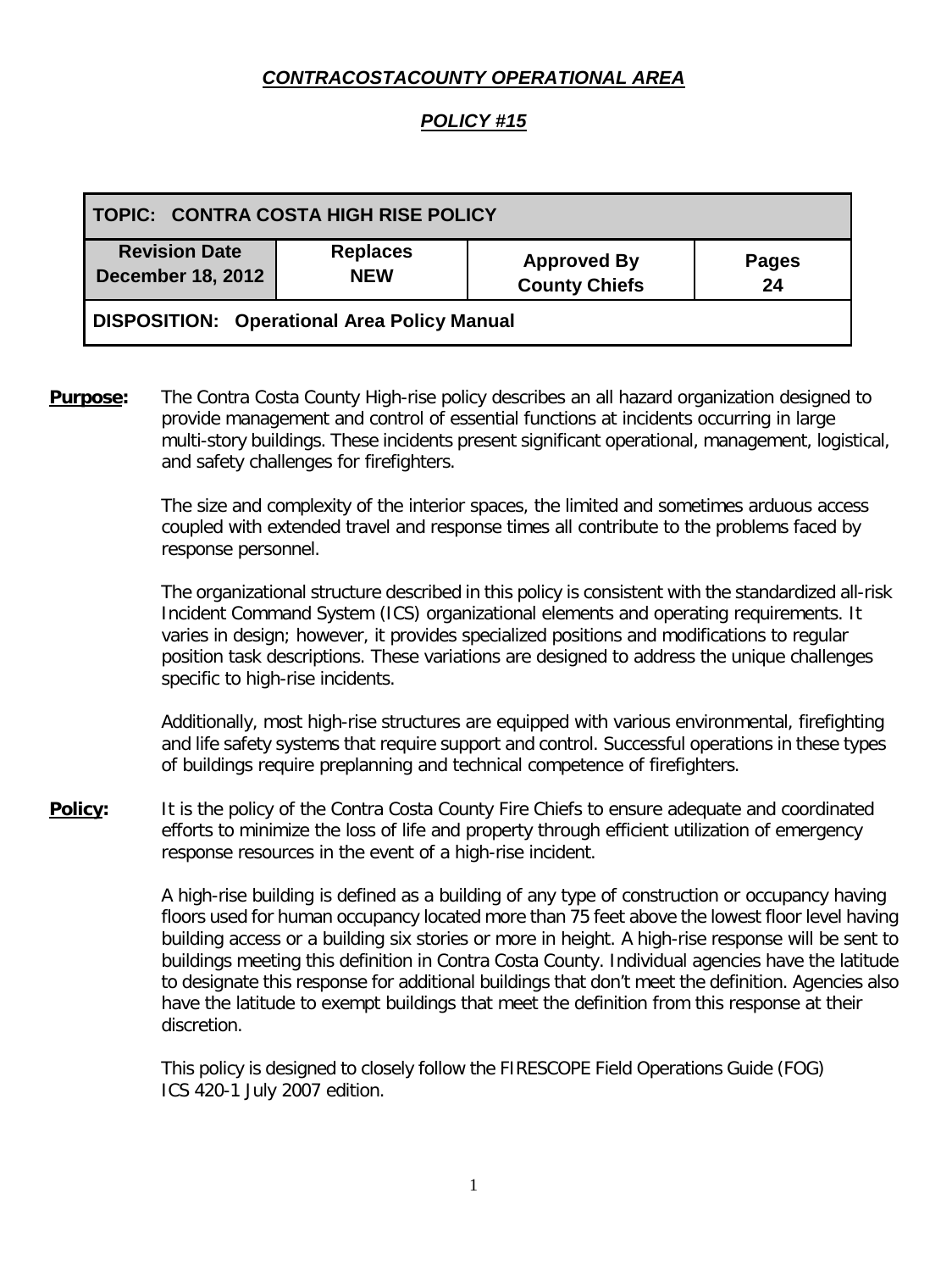#### **Procedures: Modular Organization Development**

The order in which the ICS organizational structure develops may vary with the type and nature of the incident. A series of examples of modular development can be found in the FIRESCOPE FOG Chapter 19 High-rise that illustrate a typical method of expanding the incident organization at a high-rise incident to reflect the size and complexity of the incident and the available resources at a given time in the incident.

**Initial Response Organization**: Initial response resources are managed by the Incident Commander (IC) who will handle all Command and General Staff responsibilities.

**Multi-Group/Division Organization**: The IC has established most Command and General Staff positions and has established a combination of divisions and groups to reflect the location and nature of the incident.

**Multi-Branch Organization**: The IC has identified a number of actual or potential specialized incident problems and has established all Command and General Staff positions and has established several branches to effectively manage the problems and resource.

#### **Designated Incident Facilities**

Base and Staging have modified functions and locations in the high-rise incident.

**Staging Area:** The high-rise incident requires that the regular concept of a Staging Area be modified. The limited access and vertical travel distance of the larger high-rise building may require the establishment of a resource Staging Area within the building and that its functions are expanded. The Staging Area is generally located a minimum of two floors below the emergency as long as the atmosphere is tenable. The specific changes are described in the Staging Area Manager's Position Description.

**Base:** The Base at a high-rise incident is a ground level assembly area. A major incident in a high-rise building will require Base to be expanded and to perform the functions of an Incident Base supporting large numbers of personnel. Base should be located a minimum of 200' from the incident building to provide for the safety of personnel and equipment.

#### **Organization and Operations**

**Modified High-rise ICS Positions:** Certain existing ICS positions and functional units within the high-rise incident organization have modified responsibilities that require full descriptions. These positions include; Lobby Control Unit Leader, Base Manager, Staging Area Manager, and Rapid Intervention Group Supervisor.

**Specialized High-rise ICS Positions:** Lobby Control Unit Leader and Evacuation Group Supervisor are specialized functional positions specific to a high-rise incident. Lobby Control Unit is established to provide access control, accountability and routing inside the structure. As the incident escalates, a separate Systems Control crew may be established to operate, supervise and coordinate the vital operation of specialized systems incorporated into modern high-rise buildings, from electrical supply to smoke removal systems.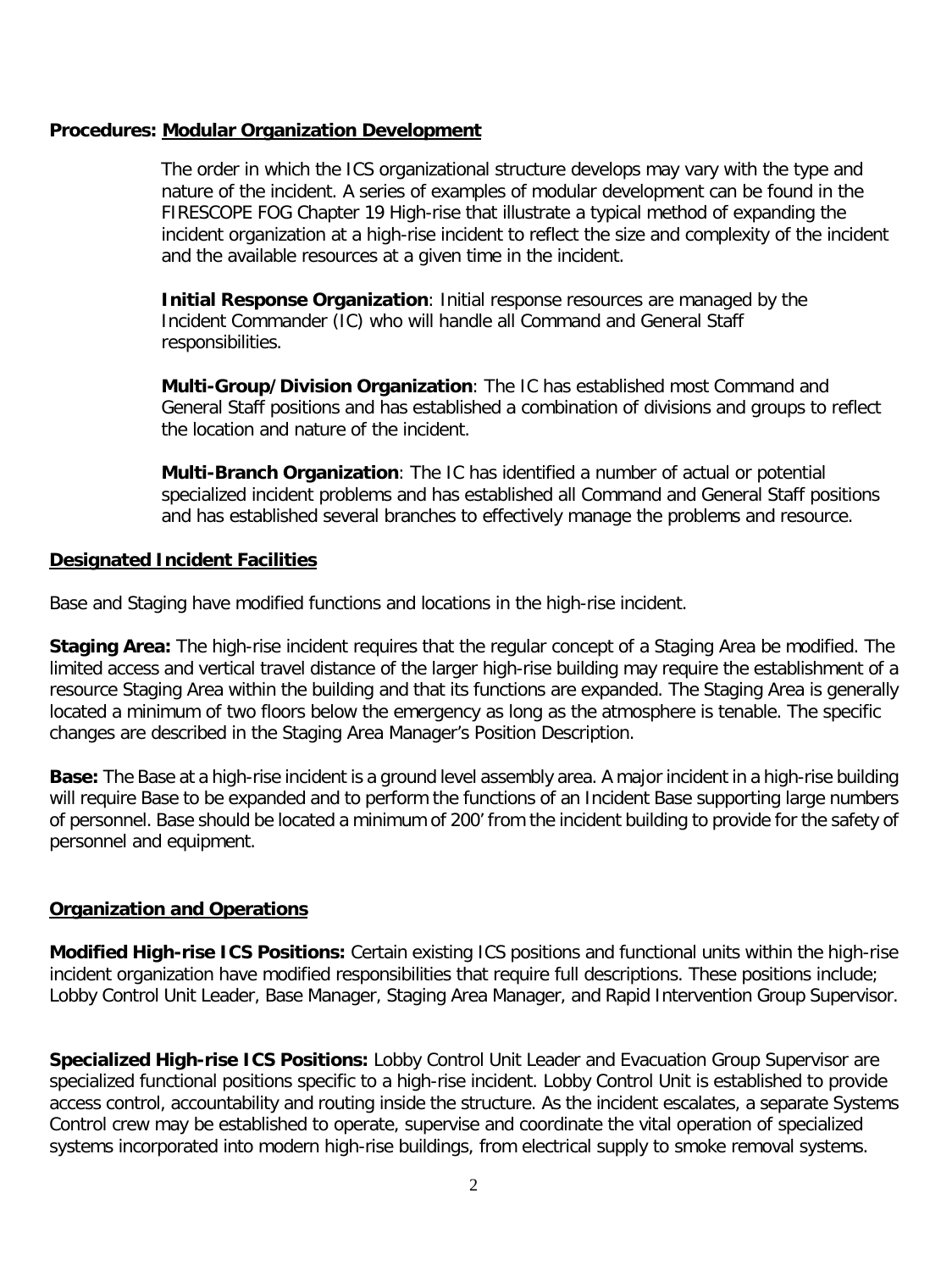Systems Control crew coordinates the efforts of various Technical Specialists who might be required to assist in the operation or repair of the systems. In the initial period of an incident, or in a less complex incident/building, the Lobby Control Unit may assume the functions of the Systems Control as shown in the basic organization chart.

The positions and modifications are described in the position descriptions that follow.

#### **Command Responsibilities**

It will be the responsibility of the IC to develop an organizational structure utilizing standard operating procedures as soon as possible after arrival and implementation of initial control measures.

During the initial phases of a high-rise incident, the IC will normally carry out three General Staff functions:

- 1 Operations
- 2 Planning
- 3 Logistics

Basic incident planning includes three levels:

- 1 Strategic level Overall direction of the incident
- 2 Tactical level Assigns operational objectives
- 3 Task level Specific tasks assigned to companies

#### **Strategic Level**

This level involves the overall command of the incident. The IC is responsible for the strategic level of the command structure. The Incident Action Plan (IAP) should cover incident priorities, strategic/tactical objectives, incident organization, communications, and safety. The IAP defines where and when resources will be assigned to the incident to control the situation. The IAP is the basis for developing a command organization, assignment of resources, and establishing tactical objectives. The strategic level responsibilities include:

- 1 Establish incident priorities
- 2 Determine the appropriate strategy
- 3 Establish tactical objectives
- 4 Develop an incident action plan (IAP)
- 5 Obtaining and assigning resources
- 6 Predicting outcomes and planning
- 7 Assigning specific objectives to tactical units
- 8 Providing for the safety, accountability, and welfare of personnel.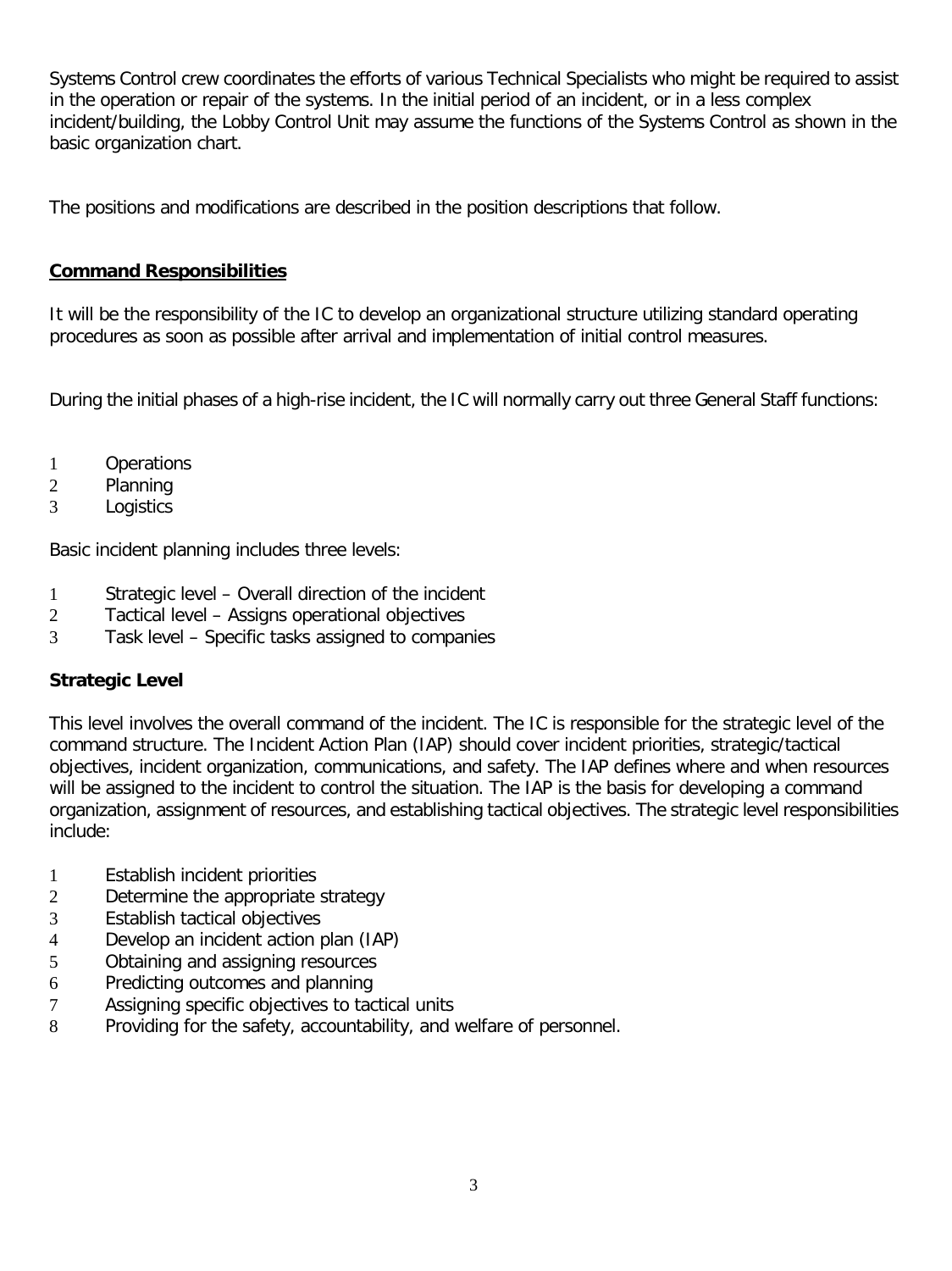#### **Tactical Level**

Tactics identifies operational activities towards specific objectives. A tactical level assignment comes with the authority to make decisions and assignments, within boundaries of the overall plan and safety as outlined in the IAP.

When assigning a branch, division, or group, the IC will assign each:

- 1 Tactical objectives
- 2 Communications Plan
- 3 List of resources assigned

#### **Tactical Assignments**

During high-rise incidents the term "Division" will be used to indicate a floor level (e.g. Divison 6 indicates the 6<sup>th</sup>floor). When operating below grade the term "Subdivision" will be used (e.g. Subdivision 1 will be used to indicate the first level below grade).

When a resource is assigned from staging by the Staging Area Manager to a division/group assignment the resource will be told the location and the officer in charge to report to. The Staging Area Manager will inform Operations (or IC if no Operations Section Chief is yet assigned) which resources have been assigned to fill the request.

Division/Group supervisors must be in a position to directly supervise and monitor operations within their assigned responsibility. This will require the Division/Group Supervisor to be equipped with the appropriate PPE, cchecklists, and any other necessary equipment for their area of responsibility.

Division/Group Supervisors will be responsible for, and in control of, all resources and functions assigned to them. This requires each Division/Group Supervisor to:

- 1 Complete objectives assigned
- 2 Account for all assigned personnel
- 3 Ensure that operations are conducted safely
- 4 Monitor work progress
- 5 Coordinate actions with related activities and adjacent divisions/groups
- 7 Request additional resources as needed
- 8 Provide Command with essential and frequent progress reports
- 9 Reallocate resources within the division/group

Division/Group Supervisors will keep Operations and/or the IC informed of conditions and progress in their area of responsibility.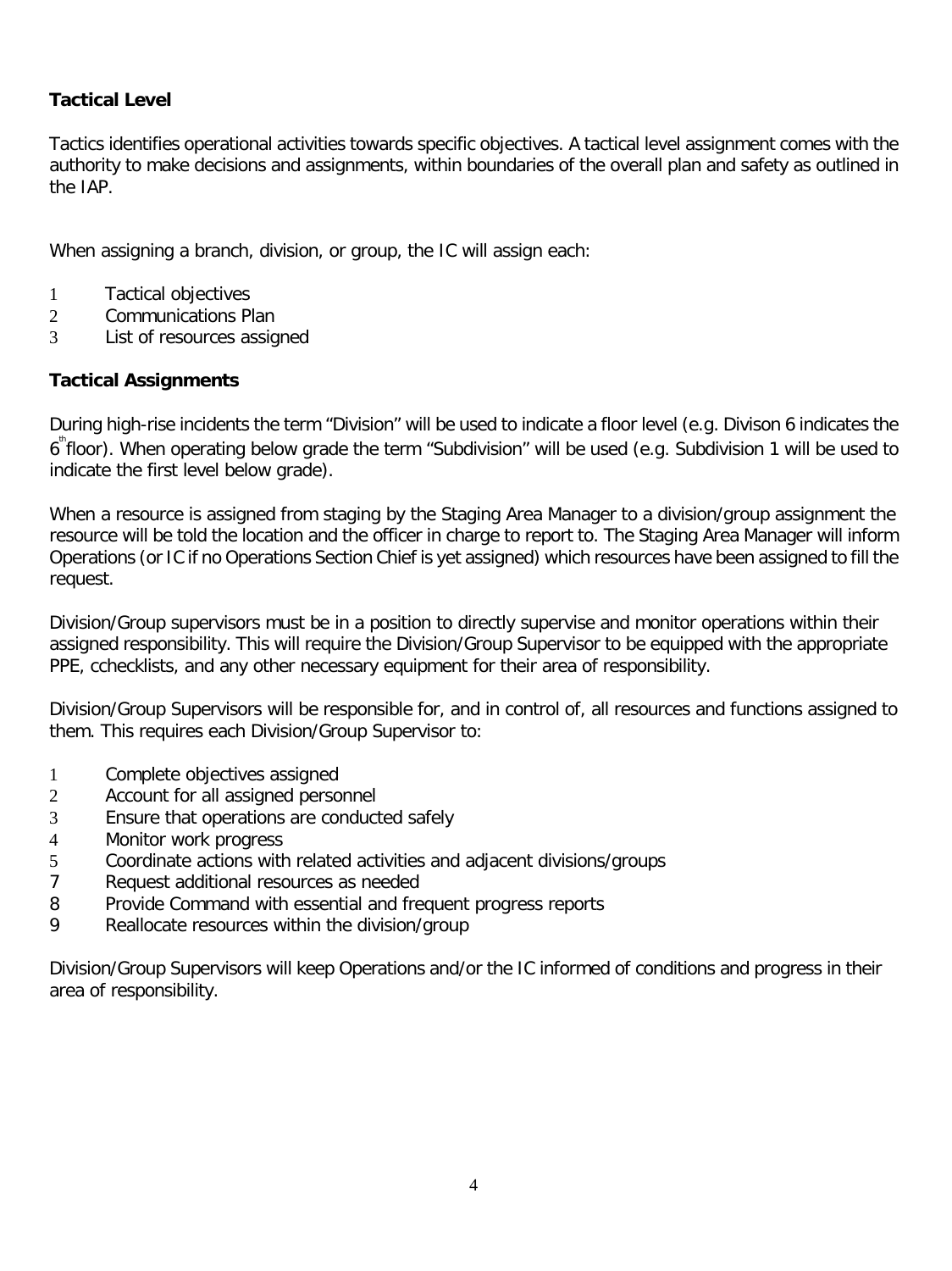#### **Accountability**

Accountability at high-rise incidents can become complicated by the size of the incident. Multiple check-in points are established to help maintain accountability.

1 **Base** – All resources assigned to the incident after Base has been established will check-in here. The Base manager needs to keep an accurate accounting of resources assigned to Base.

2 **Lobby** – All resources entering the building will check-in with the Lobby Unit. Lobby will provide route of travel and any additional information as necessary. Lobby will also record anyone exiting the building.

3 **Staging** – All resources assigned to Operations will check-in with Staging after they leave Lobby.

#### **Communications**

A command and tactical frequency shall be assigned to all High Rise Incidents. The Command Staff, unit, and group leader communications will take place on the Command frequency. Single resource engine and truck company communications will take place on the tactical channel. Division supervisors, RIC, and Safety shall monitor both the command and tactical frequencies.

#### **APPENDICES:**

Appendix A – Glossary of Terms

Appendix B – High-rise Equipment

Appendix C – High-rise Incident Fire Resource Assignments

Appendix D – Position Checklists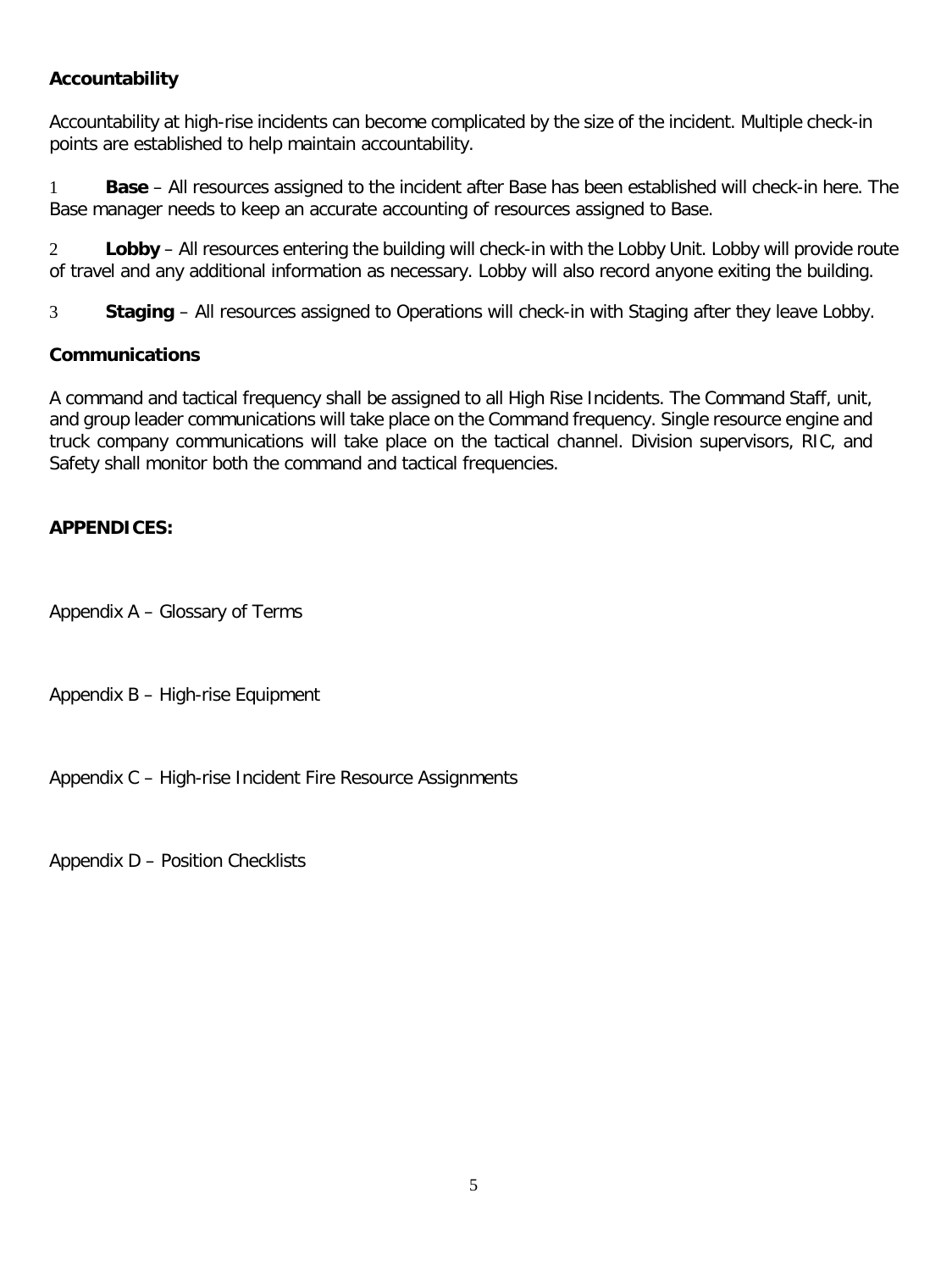#### **APPENDIX A – GLOSSARY OF TERMS**

**Agency Representative -**An individual assigned to an incident from an assisting or cooperating agency that has been delegated authority to make decisions on matters affecting that agency's participation at the incident. Agency Representatives report to the Incident Liaison Officer.

**Air Operations Branch Director** -Responsible for managing all air operations and preparing the air operations portion of action plan, and providing logistical support to aircraft operating at the incident.

**Assistant -**Title for subordinates of Command Staff positions. The title indicates a level of technical capability, qualifications, and responsibility subordinate to the primary positions. Assistants may also be used to supervise unit activities at camps.

**Assistant Safety Officer** -Reports to the Safety Officer and assists in performing, monitoring and assessing safety hazards, unsafe situations, and developing measures for ensuring personnel safety.

**Base -**That location where the primary logistics functions are coordinated and administered (incident name or other designator will be added to the term "Base"). The Incident Command Post may be co-located with the base. There is only one base per incident. Base should be located a minimum of 200' from the incident building to provide for the safety of personnel and equipment.

**Base Manager** – is responsible for management of all functions at the designated base and command post locations. The Base Manager reports to the Logistic Section Chief or the Support Branch Director if established.

**Branch** -That organizational level having functional/geographic responsibility for major segments of incident operations. The Branch level is organizationally between Section Chiefs and Divisions/Groups. The intent of the position of branch director is to provide adequate span of control.

**Command Staff** -The Command Staff consists of the Information Officer, Safety Officer, and Liaison Officer, who report directly to the Incident Commander.

**Communications Unit Leader** – Prepares the communication plan for the Incident Action Plan. They monitor and log all radio traffic.

**Division** – the organizational level having the responsibility for the operations within a defined geographic area. The division level is organized between single resources, task force, and strike team.

**Emergency Traffic** – Shall be used to clear radio traffic. Clear text shall be used to identify the type of emergency "Firefighter down," "Firefighter missing," or "Firefighter Trapped," etc.

**Evacuation Group Supervisor** -is responsible for coordinating the effective movement of people at risk within a structure through the identification and management of authorized routes of egress per the incident action plan.

**General Staff** -The group of incident management personnel comprised of the Operations Section Chief, Planning Section Chief, Logistics Section Chief, and the Finance Section Chief.

**Group** -The organizational level having responsibility for a specified functional assignment at an incident (rescue, salvage, ventilation, evacuation, medical, etc.).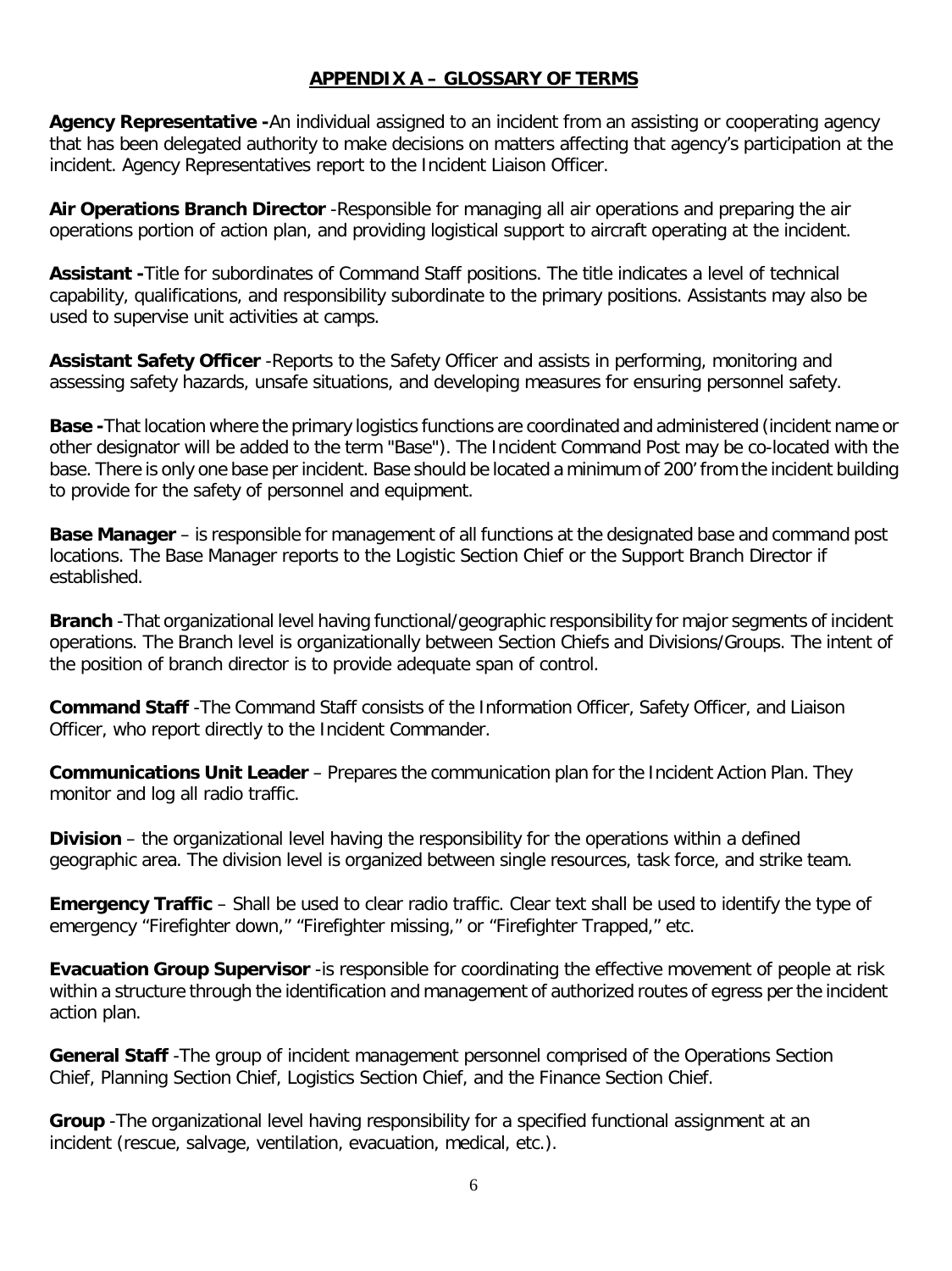**High-rise -**A high-rise building is defined as a building six or more stories in height, or 75 feet above the lowest fire department access to the highest floor level intended for occupant use.

**Incident Action Plan (IAP)** -The strategic goals, tactical objectives, and support requirements for an incident. All incidents require an action plan. The action plan is not usually in written form for simple incidents. Large or complex incidents will require that the action plan be documented in writing.

**Incident Dispatch Team (IDT)** – trained communications personnel who assist in the management of all communications at the incident. They report to the Communications Unit Leader.

**Information Officer (PIO)** – is responsible for obtaining pertinent information regarding an incident and disseminating that information to the appropriate agencies. This position is a member of the Command Staff.

**Incident Commander** - The individual responsible for the management of all incident operations.

**Liaison Officer** -The point of contact for assisting or coordinating agencies. This position is a member of the Command Staff.

**Lobby Control Unit Leader**-Primary responsibilities are to operate a personnel/crew accounting system for all building entry and exit points, direct fire personnel to correct ingress/egress points, and maintain control of building access. The Lobby Control Unit operates elevator cars and directs building occupants to safe areas. In addition, the Lobby Control Unit Leader will prepare reports as needed. The Lobby Control Unit Leader reports to Logistics Section Chief or the Support Branch Director if established.

**Logistics Section Chief**-is responsible for providing facilities, services, and materials for the incident. The Logistics Section is made up of the Support Branch and the Service Branch. The Support Branch contains Lobby Control Unit, Systems Control Unit, Ground Support Unit, Base, and the Supply Unit. The Service Branch contains the Communications Unit and the Medical Unit (with Rehab).

**Medical Group Supervisor** – is responsible for coordination of Medical Group functions including triage, treatment, and transportation of civilians/occupants. The Medical Group reports to Operations Section Chief or Medical Branch if established.

**Medical Unit Leader** – is responsible for emergency personnel working the incident and for developing the Medical Plan. The plan will include medical aid, rehabilitation, and transportation for incident personnel. In addition, the Medical Unit Leader will prepare reports as needed. The Medical Unit Leader reports to Logistics Section Chief or the Support Branch Director if established.

**Operations Section Chief** – is responsible for all tactical operations at an incident. The Operations Division includes: divisions, groups, branches, task forces, strike teams, and single resources.

**Personnel Accountability Reports (PAR)** – A PAR is conducted to ensure all personnel/companies are accounted for at an incident or in a specific area. The Incident Commander shall conduct a PAR of the incident after an evacuation order is given or a change to a defensive mode. The Incident Commander can request a PAR from each Branch Director and Division/Group Supervisor to ensure accountability at any time during the incident.

**Planning Section Chief** – is responsible for the collection, evaluation, dissemination, and use of information about the development of the incident and the status of resources.

**Rapid Ascent Team(RAT)** – A fire company(s) assigned to ascend and clear the fire attack stairwell and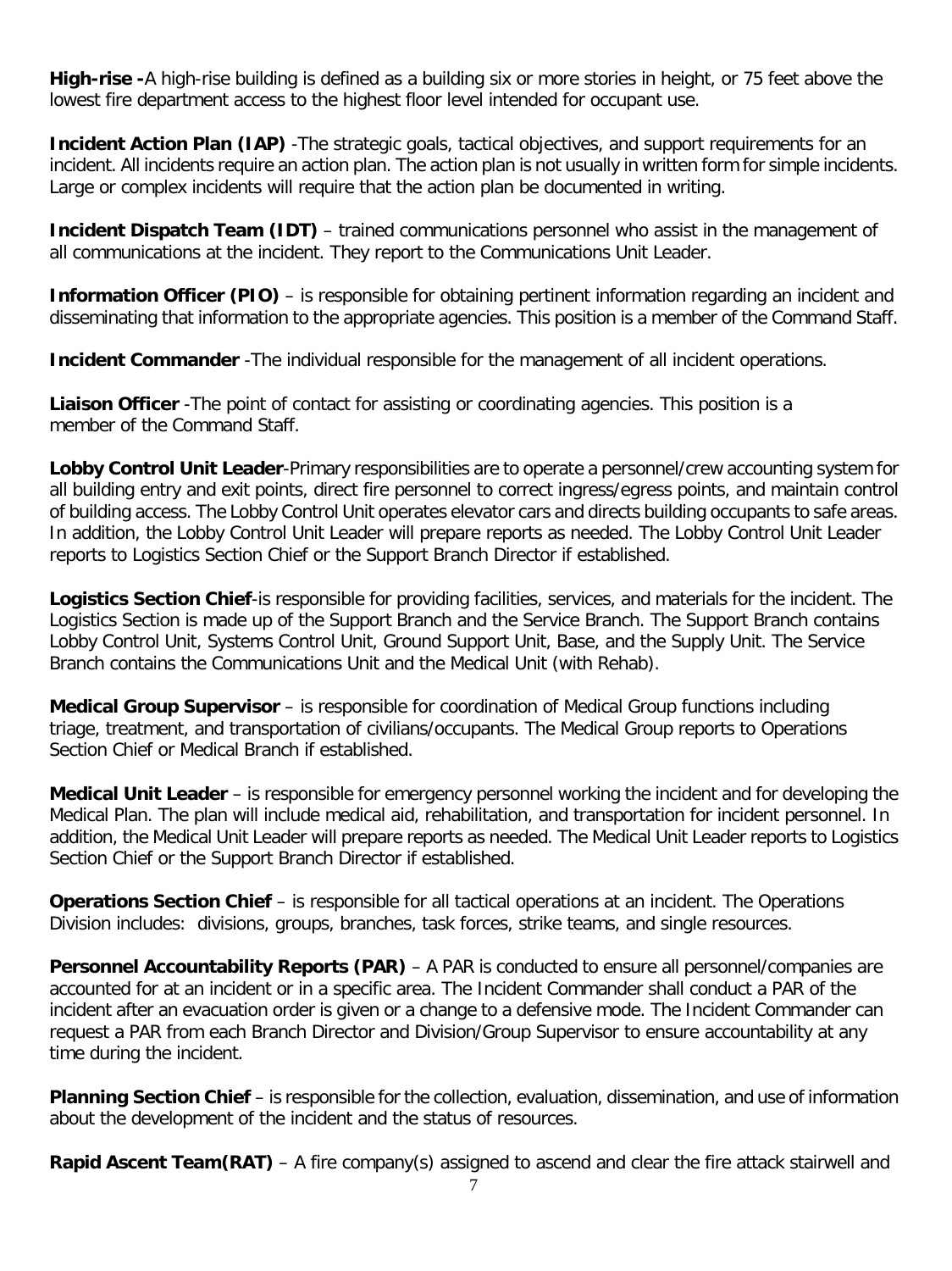then the evacuation stairwell to evacuate and or rescue fire victims. The RAT crew will continue to monitor and clear the stairwells throughout the incident.

**Rapid Intervention Crew (RIC)** – Team that consists of 3 fire personnel that monitors fire suppression crew(s) on each designated division in the event of a rescue and or emergency situation. This team will respond at the request of the Incident Commander/Operations Section Chief to perform immediate rescue operations for trapped, missing, or injured fire personnel.

**Rapid Intervention Crew Tool Cache** – Consists of selected tools to perform rescue of personnel (e.g. power saws, axes, pry bars, etc.). This cache is to be located with the RIC and available for immediate use.

**Rehab Unit Leader** – is responsible for providing an area of rest and first aid for personnel relieved from assigned duties. Rehab may be co-located in the staging area. Rehab reports to the Medical Unit Leader.

**Rescue Group Supervisor**-is responsible for coordinating the rescue efforts of the Incident Action Plan and the assigned personnel and resources that carry out that function.

**Safety Officer** – is responsible for monitoring and assessing safety hazards, unsafe situations, and developing measures for ensuring personnel safety. This position is a member of the Command Staff.

**Section** -That organizational level having responsibility for primary segments of incident operations, such as Operations, Plans, and Logistics. The Section level is organizationally between Branch and Incident Commander.

**Situation Unit Leader** – is responsible for the analysis of the incident as it progresses. The Situation Unit Leader reports to the Planning Section Chief.

**Staging** -The location where incident personnel and equipment are assigned on an immediate available status usually 2 to 3 floors below the fire.

**Staging Area Manager** – is responsible for the management of all functions within the staging area and reports to the Operations Section Chief. Typically a rehab area and a safe refuge zone are also located in this area.

**Systems Control Unit Leader**– Monitors and maintains built-in fire control, life safety, environmental control, communications and elevator systems. This includes sprinkler systems and water supplying those systems.

**Technical Specialist** -Personnel with special skills who are activated only when needed. Technical Specialists report initially to the Planning Section, but may be assigned anywhere within the ICS organizational structure as needed.

**Ventilation Group Supervisor** – is responsible for coordinating the ventilation efforts and supervising personnel and equipment assigned to the Ventilation Group within the entire structure per the Incident Action Plan.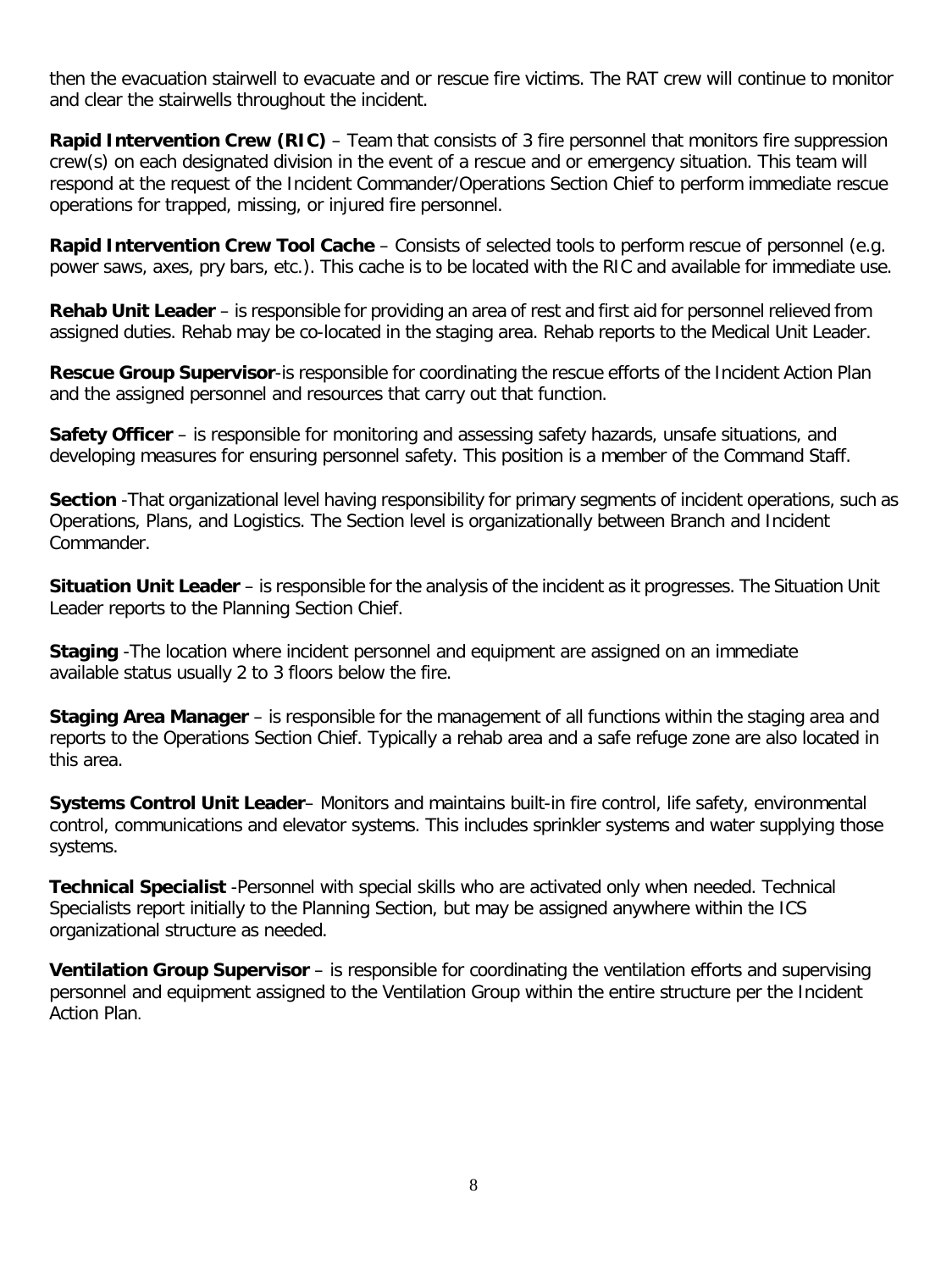#### **Appendix "B" Contra Costa County Operations Area High-Rise Equipment**

**Equipment:** All companies/overhead shall bring equipment appropriate for their assignment. No personnel should go into the building with empty hands. The following is a list of minimum requirements that each type of company should give first priority to:

#### **Engine Companies:**

Hose bundles (2 ½"), SCBA bottles (multiple), andthermal imaging cameras

#### **Truck Companies:**

Forcible Entry Tools, Pike Poles/Rubbish Hooks, SCBA Bottles, and thermal imaging cameras

#### **Hose Compliments/Stand pipe kits:**

- 1. The standard high-rise hose pack shall include:
	- (3) 50 foot lengths of 2 ½ inch hose with 2½ inch NST threads
	- (1) Smooth Bore/Extendable Nozzle with 2 ½ NST threads (1-1/8" or 11/4" nozzle tip)
	- (9) Securing straps
- 2. The \*optional high-rise hose pack shall include:
	- (2) 100 foot lengths of 1  $\frac{3}{4}$  inch hose with 1 $\frac{1}{2}$  inch NST threads
	- (1) Combination/Extendable Nozzle with 1 ½ NST threads
	- (1) Gated wye 2  $\frac{1}{2}$  to 1  $\frac{1}{2}$  inch with NST threads
- 3. 2 ½" High-rise Bag Inventory Sheet
	- (1) 2 ½" Controlling nozzle equipped with 1-1/8" or 1-1/4" nozzle tip.
	- (1)  $2 \frac{1}{2}$   $\frac{1}{2}$   $\frac{1}{2}$   $\frac{1}{2}$  in line pressure gauge
	- (1) 60 Degree elbow or
	- (2) 30 Degree elbows
	- (1) 18" Aluminum pipe wrench
	- (2) 2 ½" Spanner wrenches
	- (12) Door chocks -minimum
	- (1)  $1 \frac{1}{2}$  x 2  $\frac{1}{2}$  increaser

\* The 2 ½" inch hose line should be considered the primary fire attack hose used for a high-rise incident. The 1 ¾" hose bundle should be considered as an option only under unusual conditions.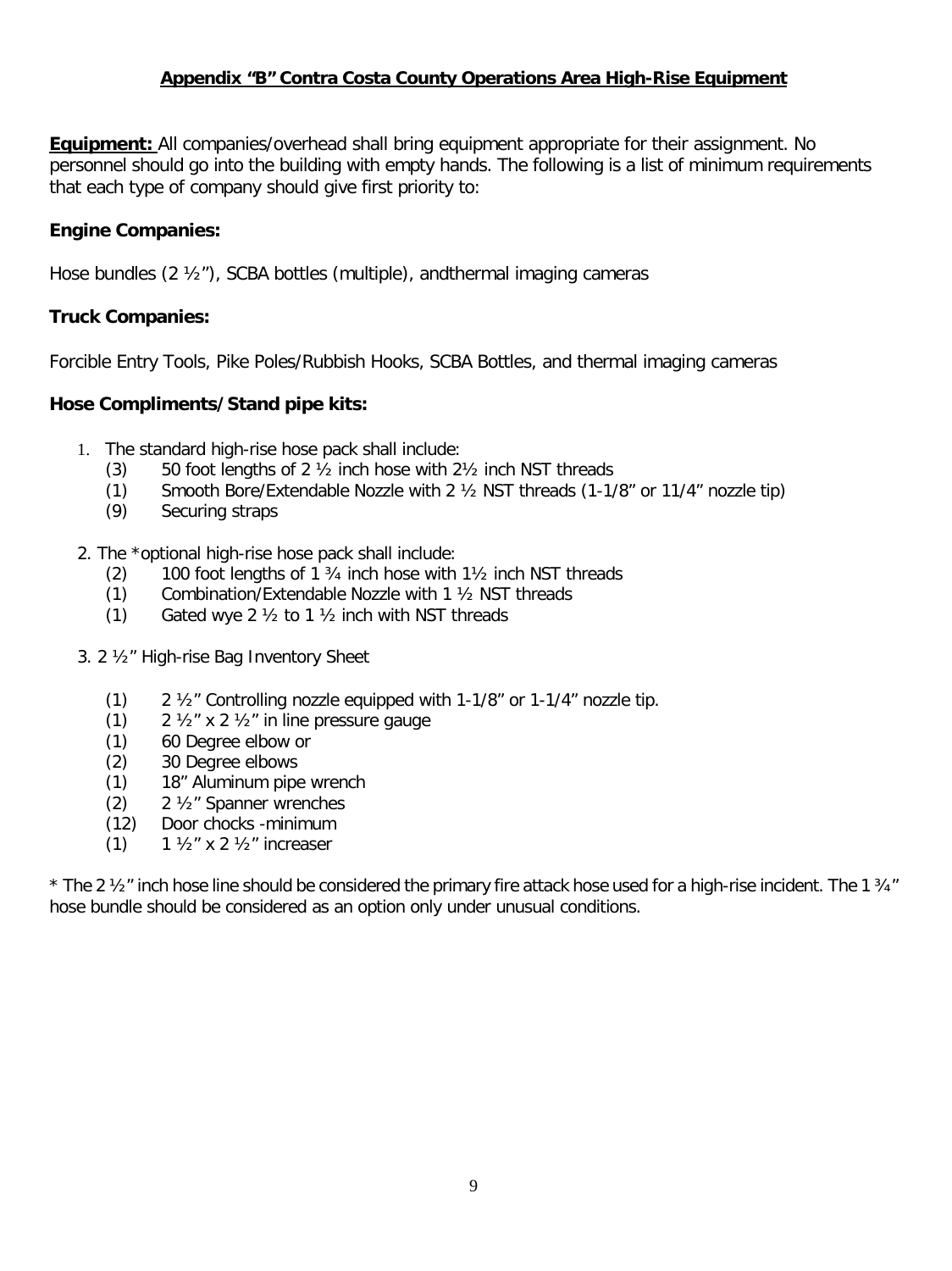#### **Appendix "C" High-rise Incident Fire Resource Assignments**

### **1st Alarm Assignment- 5 Engines, 2 Trucks, 1 Safety Officer, and 2 Battalion Chiefs**

**First Unit:** Recon/ Fire Attack (Use company designator unless/until assigned an ICS designator)

- Condition report and exterior size-up
- Establish initial incident command.
- Access "Knox box" keys
- Gain entry to building. Designate Main access point
- Check alarm panel for fire signal location and type
- Make contact with building personnel if possible
- Designate stairwells (Attack Stair & Evacuation Stair)
- Pass or transfer command of the incident to first arriving Chief Officer.
- Size-up appropriate lower floor(s) enroute to the floor of alarm or fire
- Assume "Divisionx " until relieved. Transmit a condition report to command.

#### **First Truck:** Support First Engine/Division

- Aerial Ladder operations if immediately needed to effect rescue
- Forcible Entry/Ventilation/ and Search

### **Second Engine:** Lobby Control, ("Lobby")

- Lobby/Systems Control
- Control Elevators, assess, and clear for Operational use
- Confirm Fire Attack/Evacuation Stairwell- Direct companies to the same.
- Establish Accountability- Distribute FF phones and keys
- Initiate public address system announcements as directed by IC

#### **Third Engine:**

- Engineer- Supplies appropriate fire department connection(s)
- Crew- Supports First Engine/Division

#### **Fourth Engine:** Support First Engine/Division

**Fifth Engine:** Establish RIC one floor below fire/alarm floor

#### **Second Truck (Engine if Truck not available):** Establish Rapid Ascent Team ("Rat")

- Clear fire attack and then the evacuation stairwell to the roof.
- Primary Search floors above the "fire/alarm floor"

First Battalion Chief: Establish IC and/or assume command and establish the ICP. ("Command")

**Second Battalion Chief:** Check-in,Assume Division Supervisor on the fire floor ("DivisionX")

**First Safety/Training Captain:** Check-in, Report to floor(s) operation and establish ("Safety")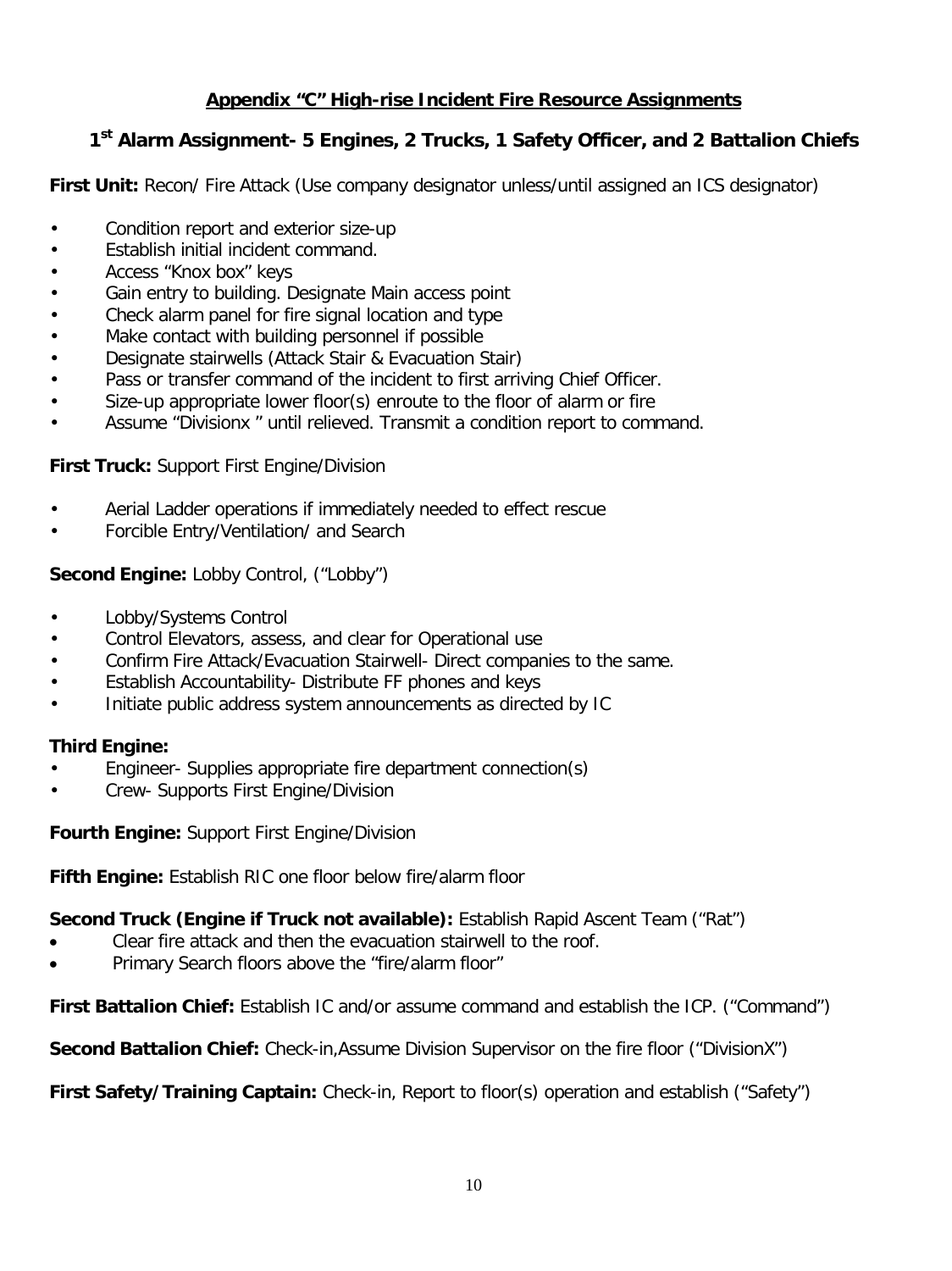#### **2nd Alarm Assignment- 5 Engines, 2 Trucks, 1 Breathing Support, 2 Battalion Chiefs, Communications Unit, 2 Ambulances, Ambulance Supervisor, Logistics Manager, and Fire Prevention Officer (s).**

### $2^{\text{nd}}$ Alarm Units

**First Arriving Engine on 2<sup>nd</sup> Alarm**: Check-in and establish "Staging". Staging is located 2 floors below the fire floor if suitable.

**Remaining 2<sup>nd</sup> Alarm Engine and Truck Companies: Check-in and assignedto Staging** 

**Breathing Support**: Check-in and establish Rehab area in Staging

**First Ambulance**: Check-in, Crew with appropriate equipment and carrying device to establish medical area in Staging

**Ambulance Supervisor and Second Ambulance**: Check-in assigned to Command Post.

### **Suggested overhead assignments:**

Battalion Chief to assume "Staging"

Battalion Chief to assume "RIC Group Supervisor"

Logistics Manager: Check-in, Logistics Support for Base

Communications: Check-in, ICP and Communications Support

Fire Prevention Officer: Check-in, ICP and/or Fire Control Room Support

#### **3rd Alarm Assignment- 5 Engines, 2 Trucks, 2 Battalion Chiefs, and prompt for Incident Management Team Response.**

### **3 rd Alarm & Greater Units**

**First Arriving Engine**: Check-in, and establish "Base"

**Remaining 3rd Alarm Engine and Truck Companies**: Check-in and Assigned to Base.

### **Suggested Overhead Assignments**:

Battalion Chief to "Operations"

Battalion Chief to "Evacuation Group Supervisor"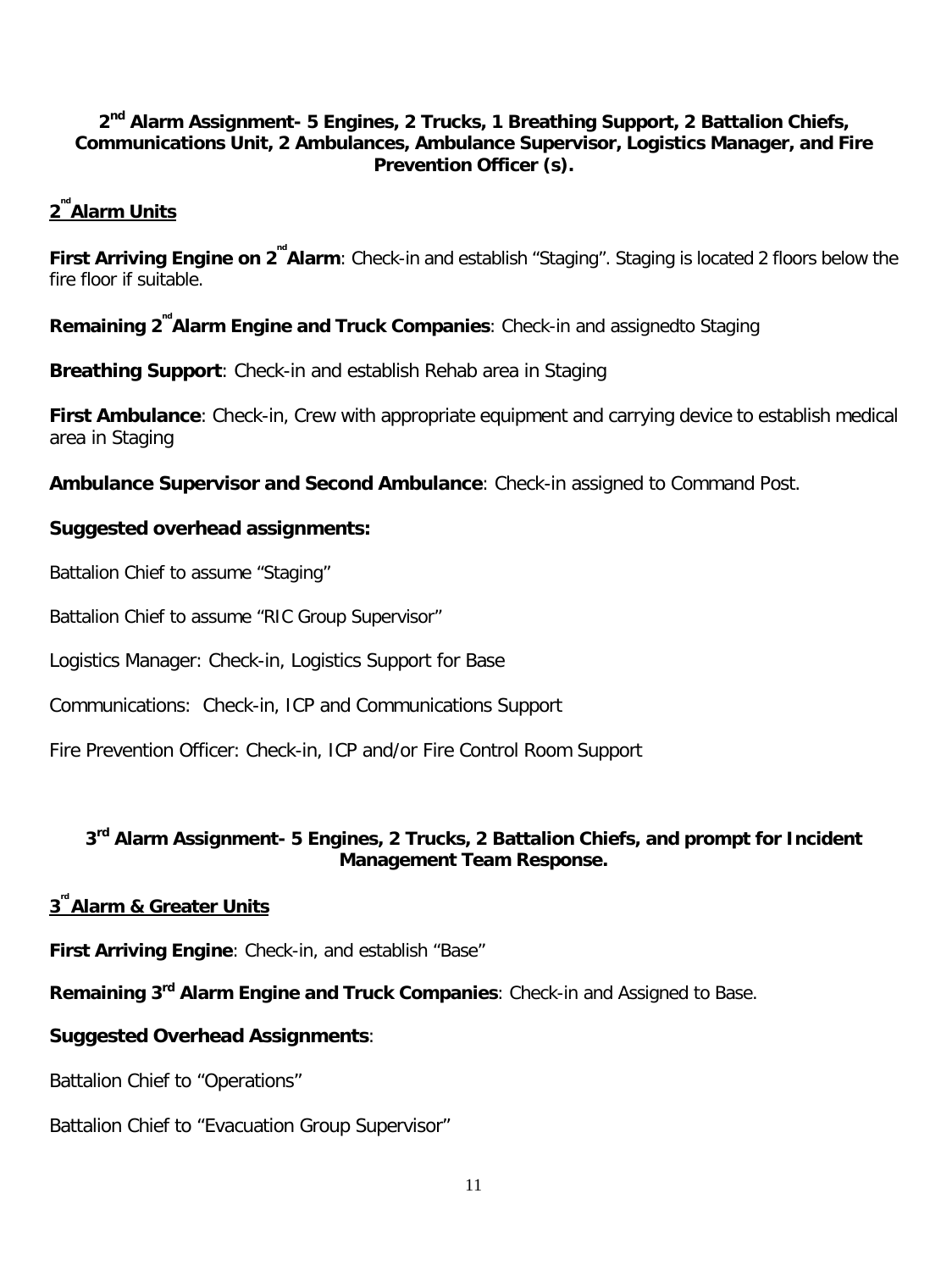# **Appendix "D"**

### **Incident Commander Position Checklist**

- □ Conduct an externalsize-up including a 360 degree view of the incident building
- □ Obtain a transfer of command and briefing from the prior IC, as appropriate
- □ Announce assumption of command on all assigned radio frequencies
- □ Determine Incident Priorities.
- □ Develop Strategic and Tactical Objectives
- □ Establish an Incident Command Post
- □ Consider the need for Unified Command
- □ Establish an appropriate incident organization
- □ Implement a communications plan
- □ Ensure that dynamic risk assessments, adequate safety,accountability measures are in place
- □ Approve and authorize the development of an Incident Action Plan (IAP)
- □ Coordinate activity for all Command and General Staff
- □ Coordinate with key building officials. Assign building engineer to the fire control room.
- □ Approve requests for additional resources or for the release of resources
- □ Keep Senior Staff Officer(s) informed of incident status
- □ Approve the use of trainees, volunteers, and auxiliary personnel
- □ Authorize release of information to the news media
- □ Ensure Incident Status Summary (ICS Form 209) is maintained
- □ Order the demobilization of the incident when appropriate
- □ Maintain Unit/Activity Log (ICS Form 214)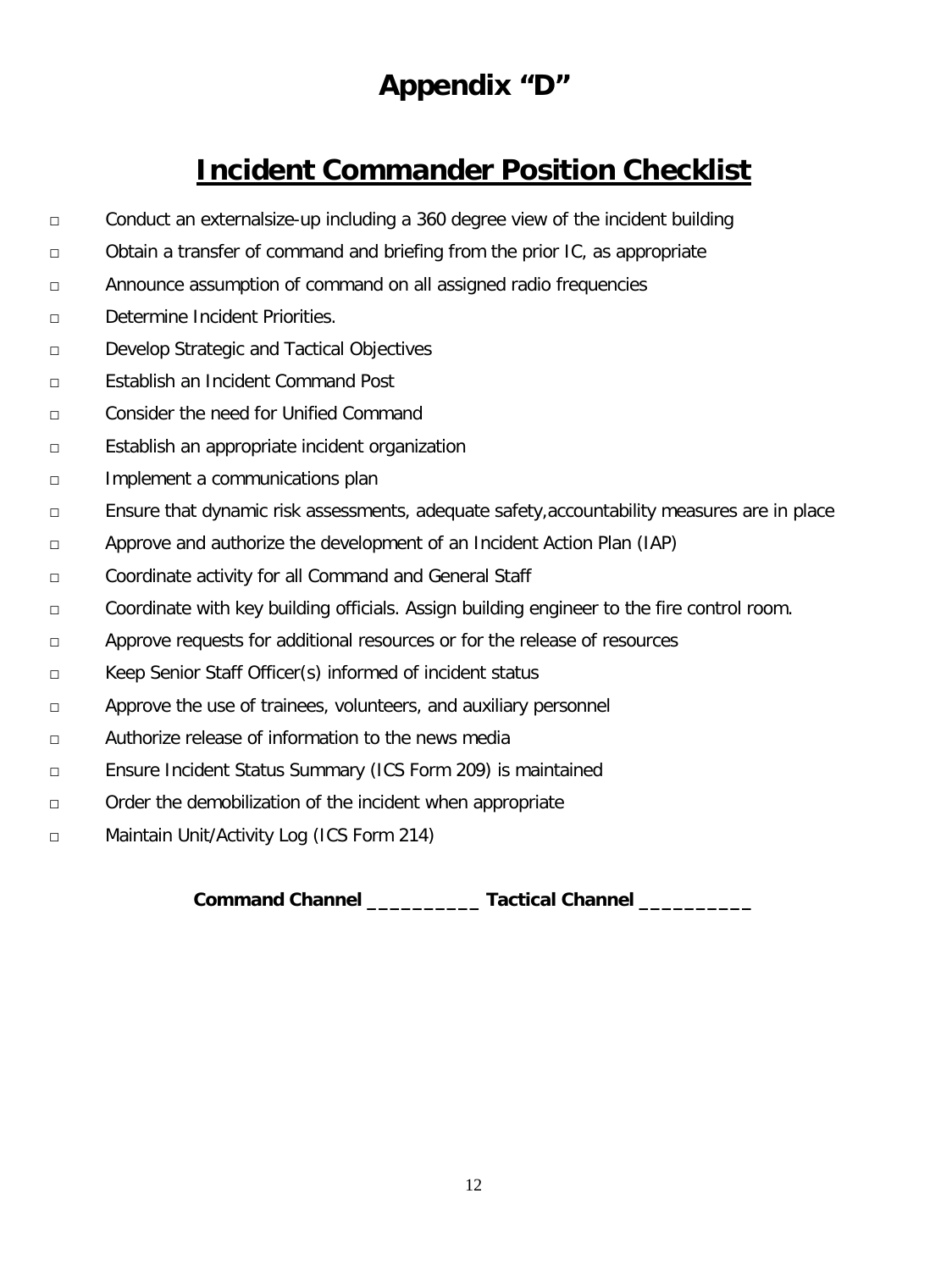### **Incident Commander Radio Call Sign "X Command"**



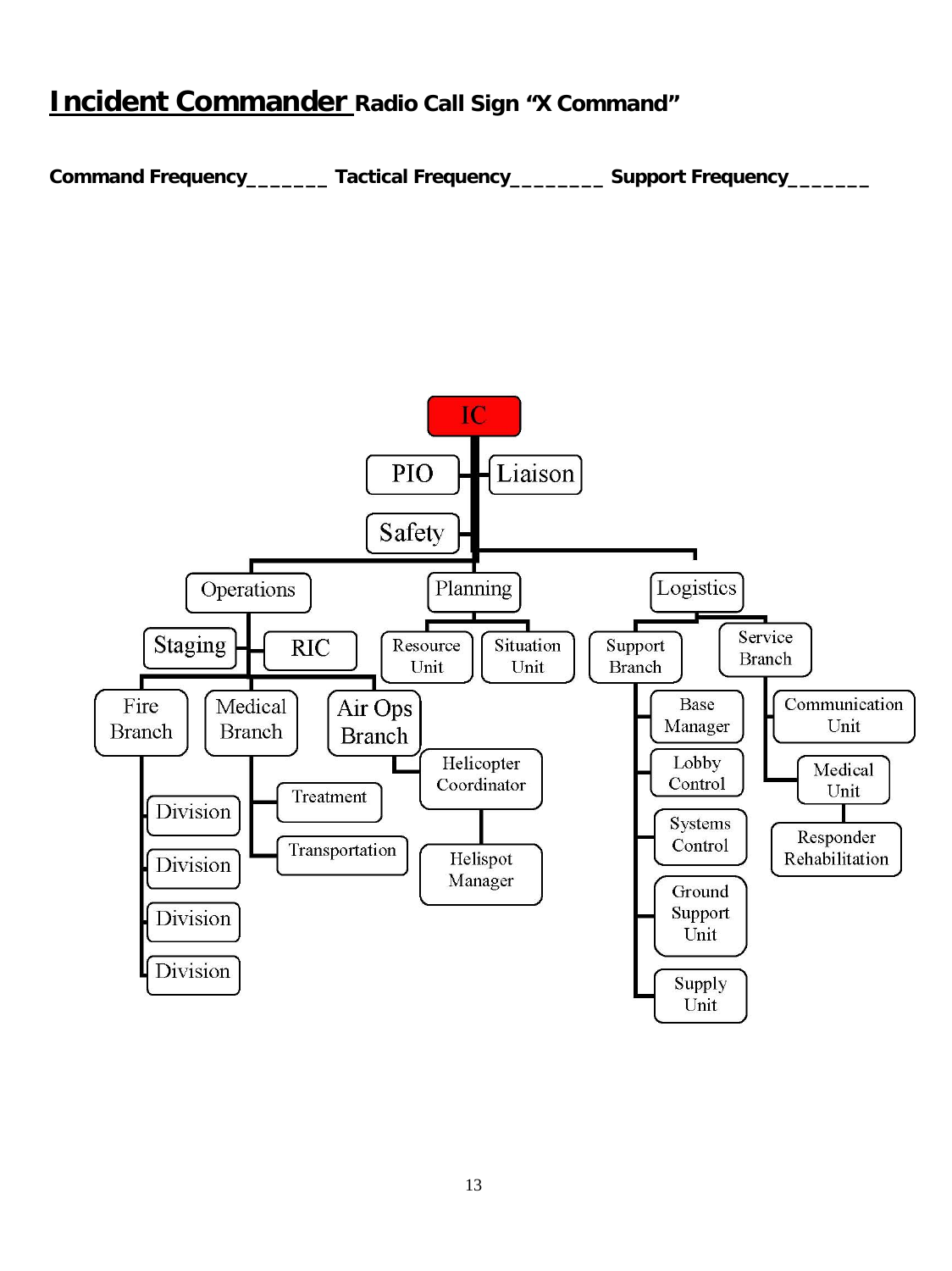### **Division/Group Supervisor Checklist**

- □ Implement tactical objectives for Division or Group.
- □ Conduct dynamic risk assessments and ensure accountability for assigned resources.
- □ Review tactical objectives and missions with companies and assign tasks.
- □ Ensure that the IC and/or OSC are advised of resource status changes to the Division/ Group.
- □ Coordinate activities with adjacent Divisions or Groups.
- □ Determine need for assistance on assigned tasks.
- □ Submit situation and resources status information to the IC and/or OSC.
- □ Report hazardous situations, special occurrences, and/or significant events.
- □ Ensure that assigned resources get to and from assignments in a timely and orderly manner.
- □ Resolve logistics problems within the Division or Group.
- □ Participate in the development of tactical plans for continued operations.
- □ Maintain Unit/Activity Log (ICS Form 214).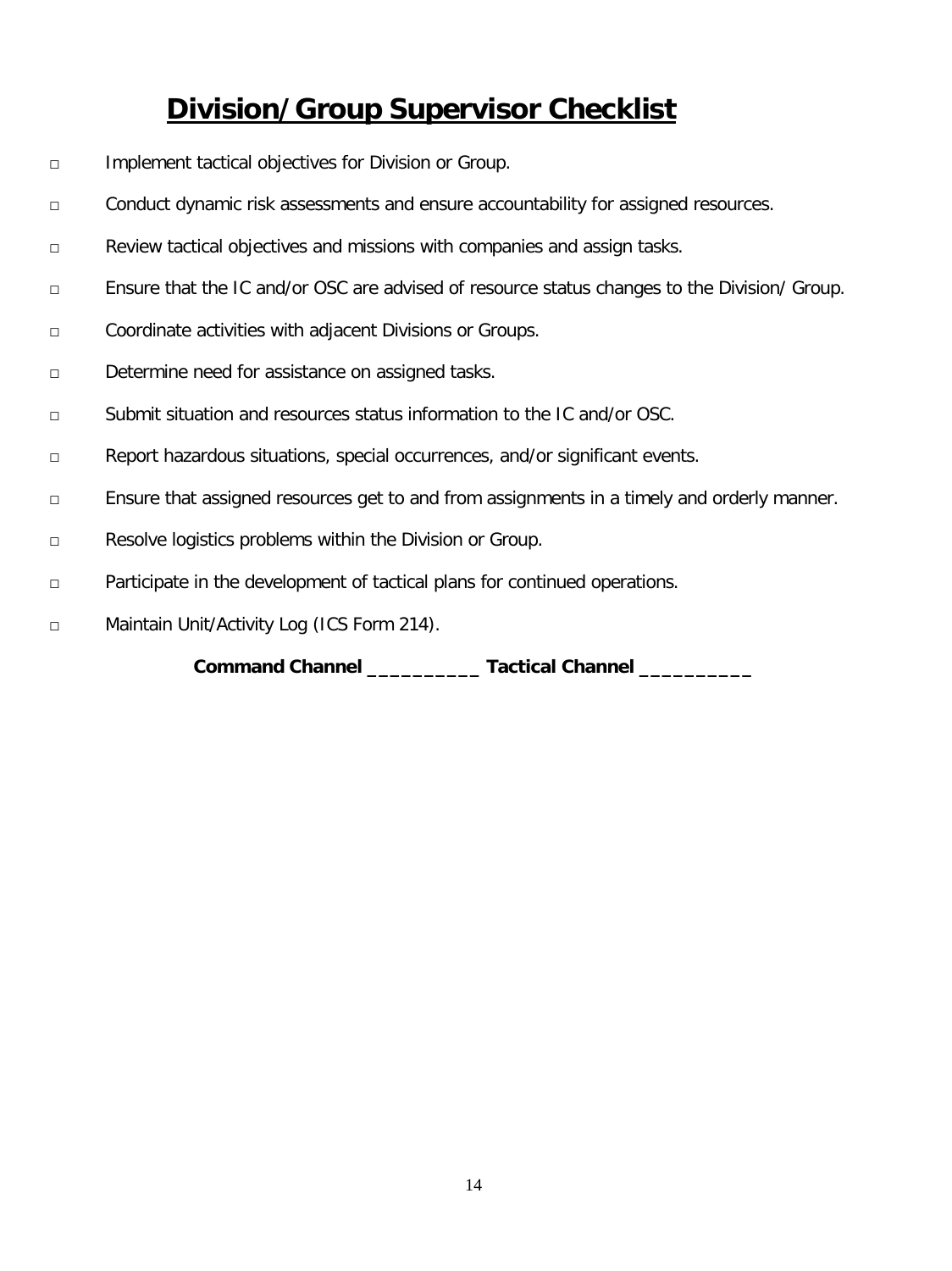# **Lobby Control Unit Leader Position Checklist**

- □ Check in and obtain briefing from the IC.
- □ Make entry, assess situation, and establish Lobby Control position.
- □ Request needed resources.
- □ Obtain building access keys.
- □ Establish entry/exit control at all building access points.
- □ Maintain accountability for personnel entering/exiting the building.
- □ Assure personnel are directed to the appropriate stairways/elevator for assignment.
- □ Control the elevators and provide operators if approved for use by the Incident Commander.
- □ Provide briefings and information to Support Branch/Logistics Section or the Incident Commander.
- □ Provide for the initial staffing and operation of the fire control room.
- □ Maintain Unit/Activity Log (ICS Form 214).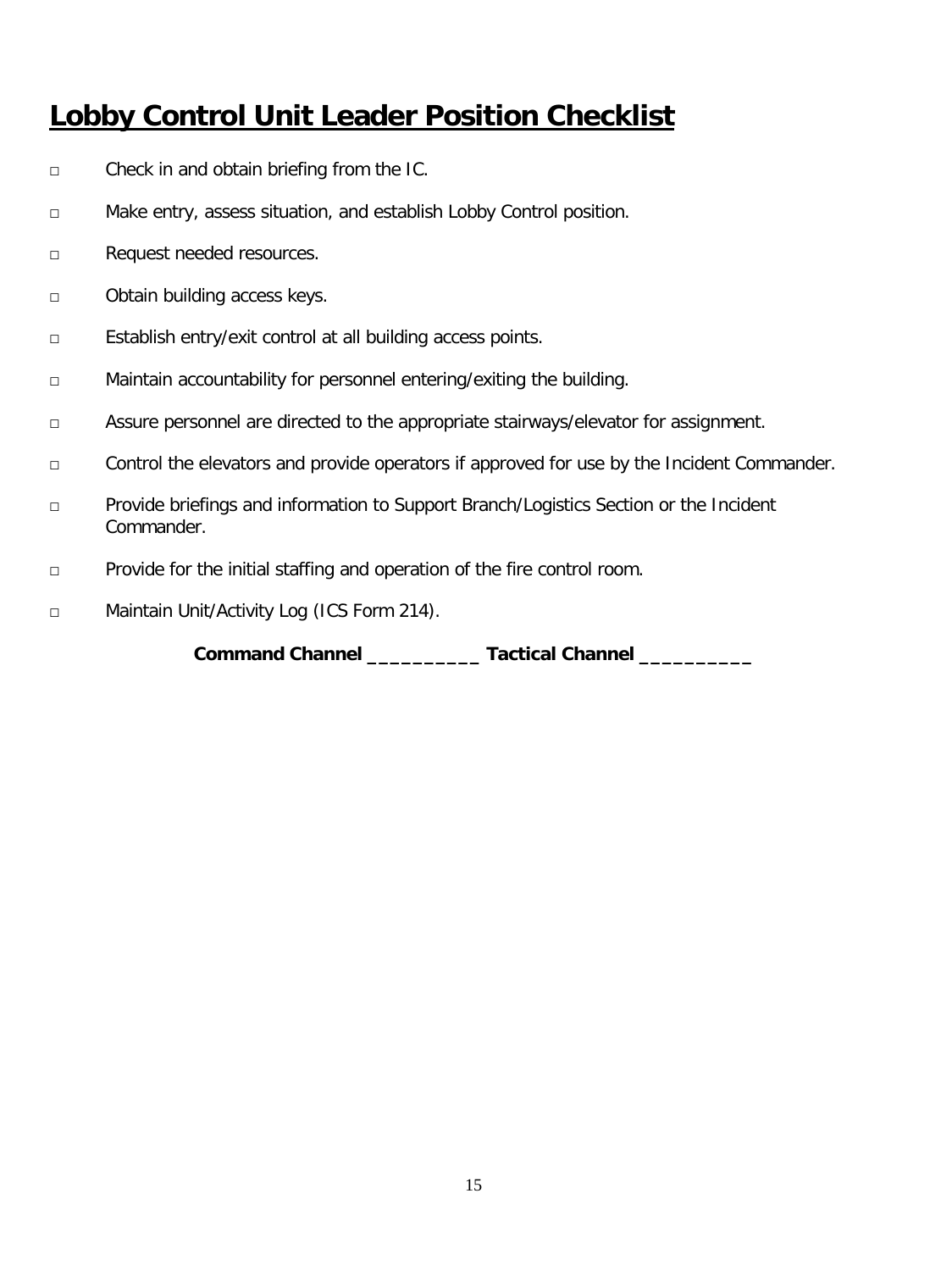# **Rapid Intervention Crew/Group Supervisor Position**

# **Checklist**

- □ Obtain situation briefing from Operations Section Chief (OSC) or Incident Commander.
- □ Determine Rapid Intervention Crew/Group needs (personnel, equipment, and additional support).
- □ Evaluate tactical operations in progress. Coordinate with Divisions and Groups.
- □ Evaluate floor plans above and below emergency operations.
- □ Assign and brief RIC's based on number of stairwells and floors used for emergency operations.
- □ Verify potential victims and hazard locations and insure that RICs are prepared for possible deployment.
- □ Notify Operations Section Chief or Incident Commander when RICs are operational or deployed.
- □ Develop RIC contingency plans.
- □ Secure operations and release personnel as determined by the IC.
- □ Maintain Unit/Activity Log (ICS Form 214).

#### **CCC Operations Area Policy #9 Minimum RIC Equipment Cache**

- □ RIC Equipment Staging Tarp
- □ RIC/Air bottle pack
- □ Search Rope with Lateral Search Ropes
- □ Rescue Sled or Tarp
- □ Thermal Imaging Camera (TIC)
- □ Forcible Entry Tools (Irons)
- □ Sledge Hammer
- □ Bolt Cutters
- □ Pike Pole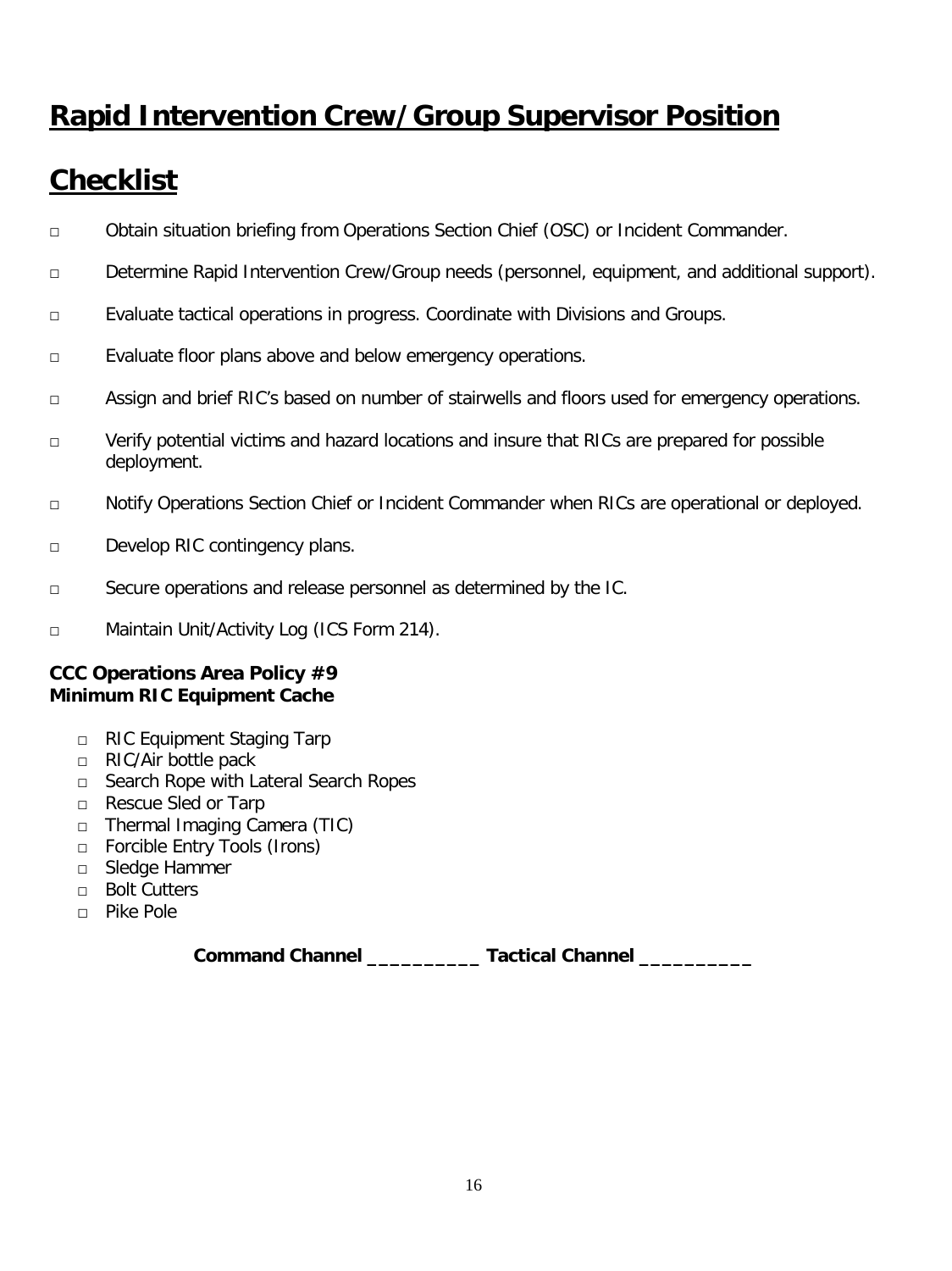# **Safety Officer Position Checklist**

- □ Obtain situation briefing from I.C.
- □ Conduct a 360 degree exterior size-up and conduct on-going dynamic risk assessments.
- □ Review the Incident Action Plan (IAP) for safety implications.
- □ Identify, communicate, and mitigate identified hazards.
- □ Assign Assistant Safety Officers as needed.
- □ Exercise emergency authority to stop or prevent unsafe acts when immediate action is needed
- □ Ensure that Personnel Accountability & and adequate RIC resources are established and maintained.
- □ Participate in planning meetings and advocate effective risk management.
- □ Develop and communicate an incident safety messages as appropriate.
- □ Investigate accidents that have occurred within the incident area.
- □ Maintain Unit/Activity Log (ICS Form 214).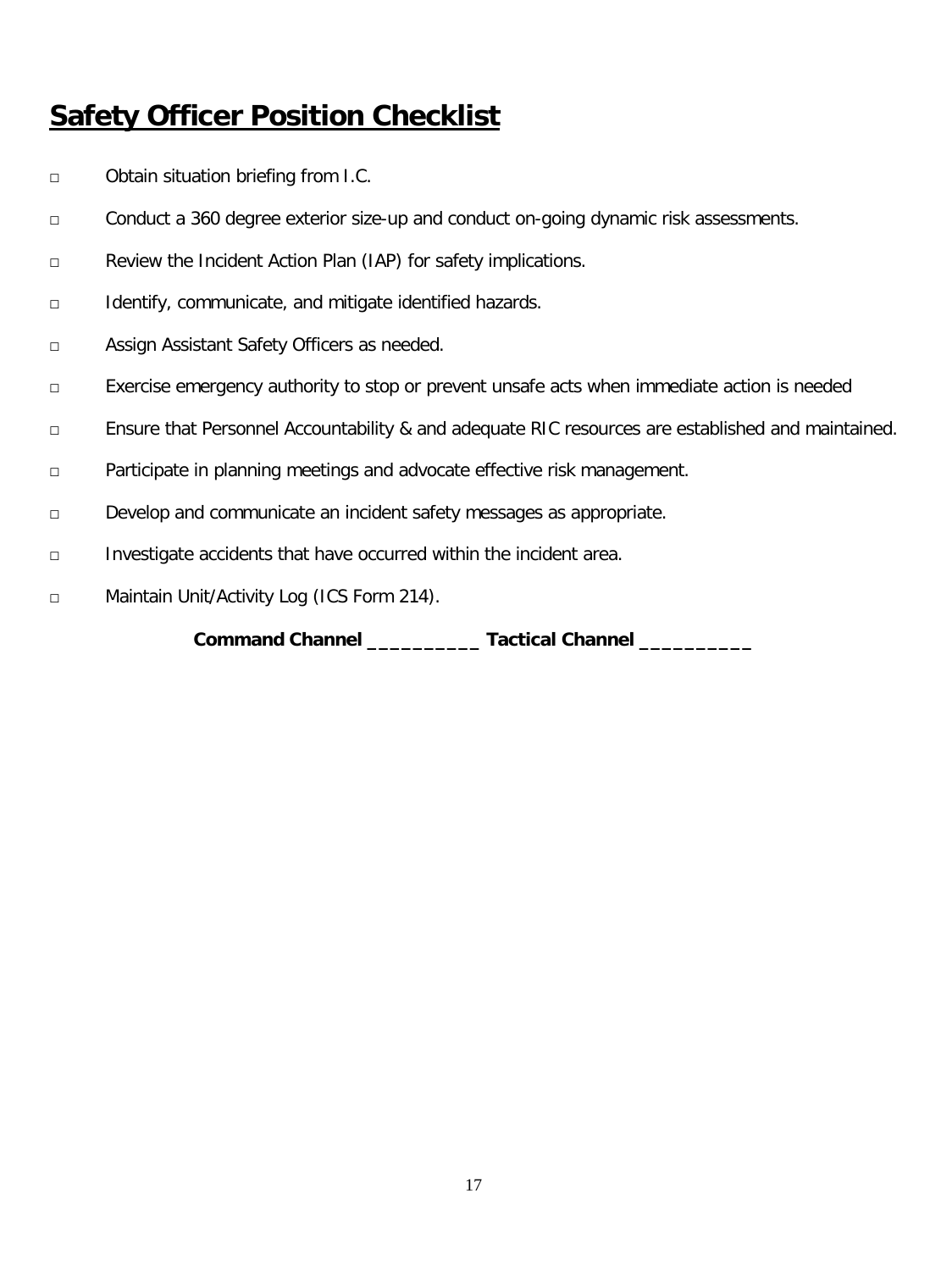# **Operations Section Chief Position Checklist**

- □ Obtain a situation briefing from the IC
- □ Develop the operations portion of the Incident Action Plan (IAP).
- □ Brief and assign Operations Section personnel in accordance with the IAP.
- □ Establish operational area in proximity of the fire suppression activities.
- □ Establish Divisions/Groups and assign additional Supervisors as needed.
- □ Establish Staging Area and assign Staging Area Manager.
- □ Ensure RIC crew is established. Develop a RIC group as appropriate.
- □ Supervise Operations Section ensuring safety of all personnel.
- □ Determine need for any additional resources and make requests through command.
- □ Request periodic progress reports from Division/Group Supervisors.
- □ Maintain Unit/Activity Log (ICS Form 214).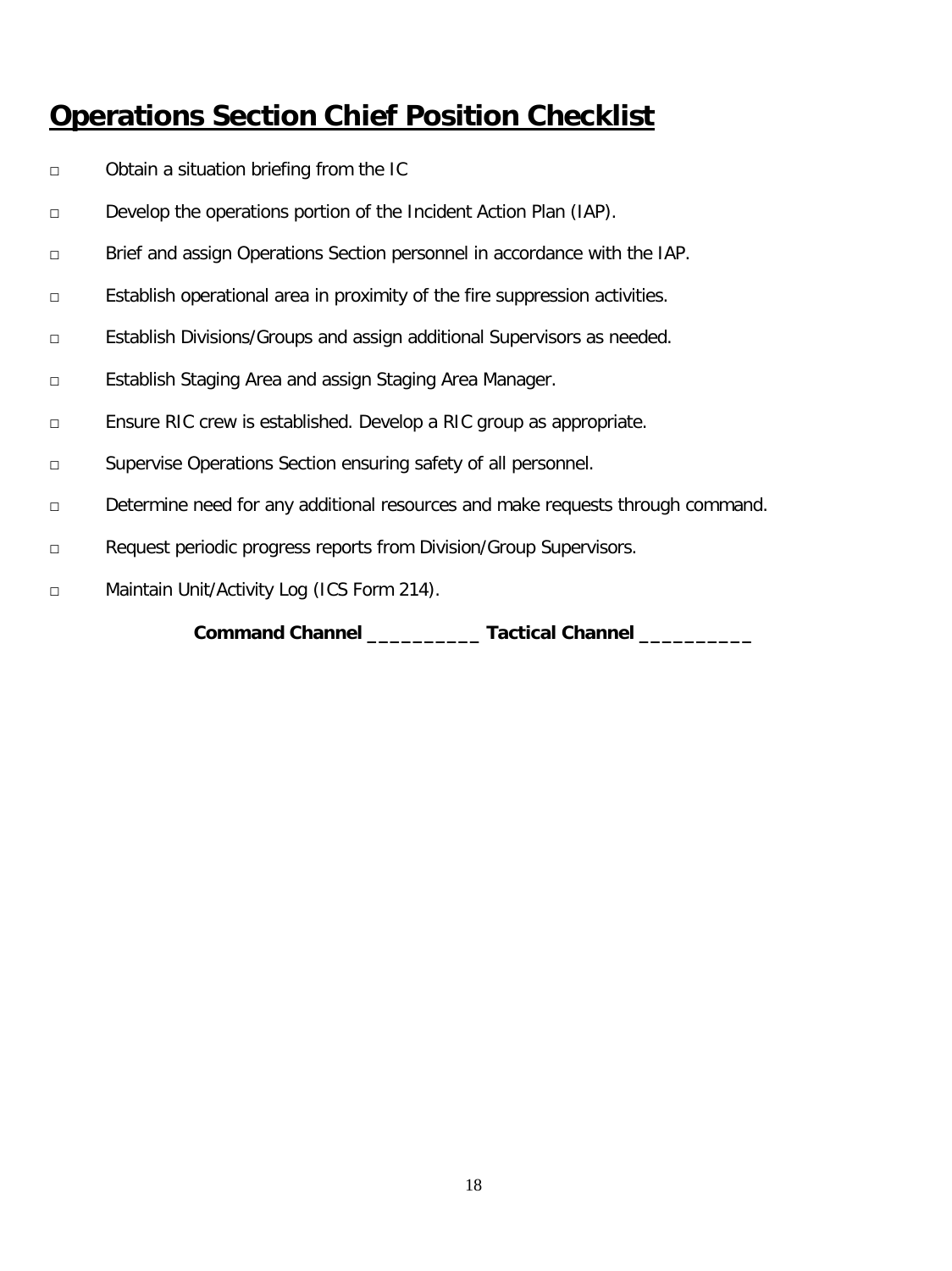# **Staging Area Manager Position Checklist**

- □ Obtain situation briefing from OSCand/or IC.
- □ Proceed to selected location and evaluate suitability(minimum two floors below). Update Command
- □ Request necessary resources and personnel to manage staging functions.
- □ Establish check-in function. Consider establishing a medical group within staging.
- □ Maintain a personnel accountability system for arriving and departing crews. Establish Staging Area layout and identify/post each functional area (e.g. Crew-Ready Area, Air Cylinder Exchange, Equipment Pool, Rehab Area, and Medical Unit if co-located within Staging).
- □ Determine, establish, and/or request needed facility services (e.g. drinking water, lighting, etc.).
- □ Coordinate with Lobby and/or Systems Control Unit to maintain fresh air.
- □ Request information on what the required reserve resource levels are to be maintained in Staging from the OSC or IC.
- □ Maintain staffing levels and advise the OSC or IC when reserve levels are reached.
- □ Direct crews and equipment to designated locations as requested by the OSC or Incident Commander.
- □ Maintain Unit/Activity Log (ICS Form 214).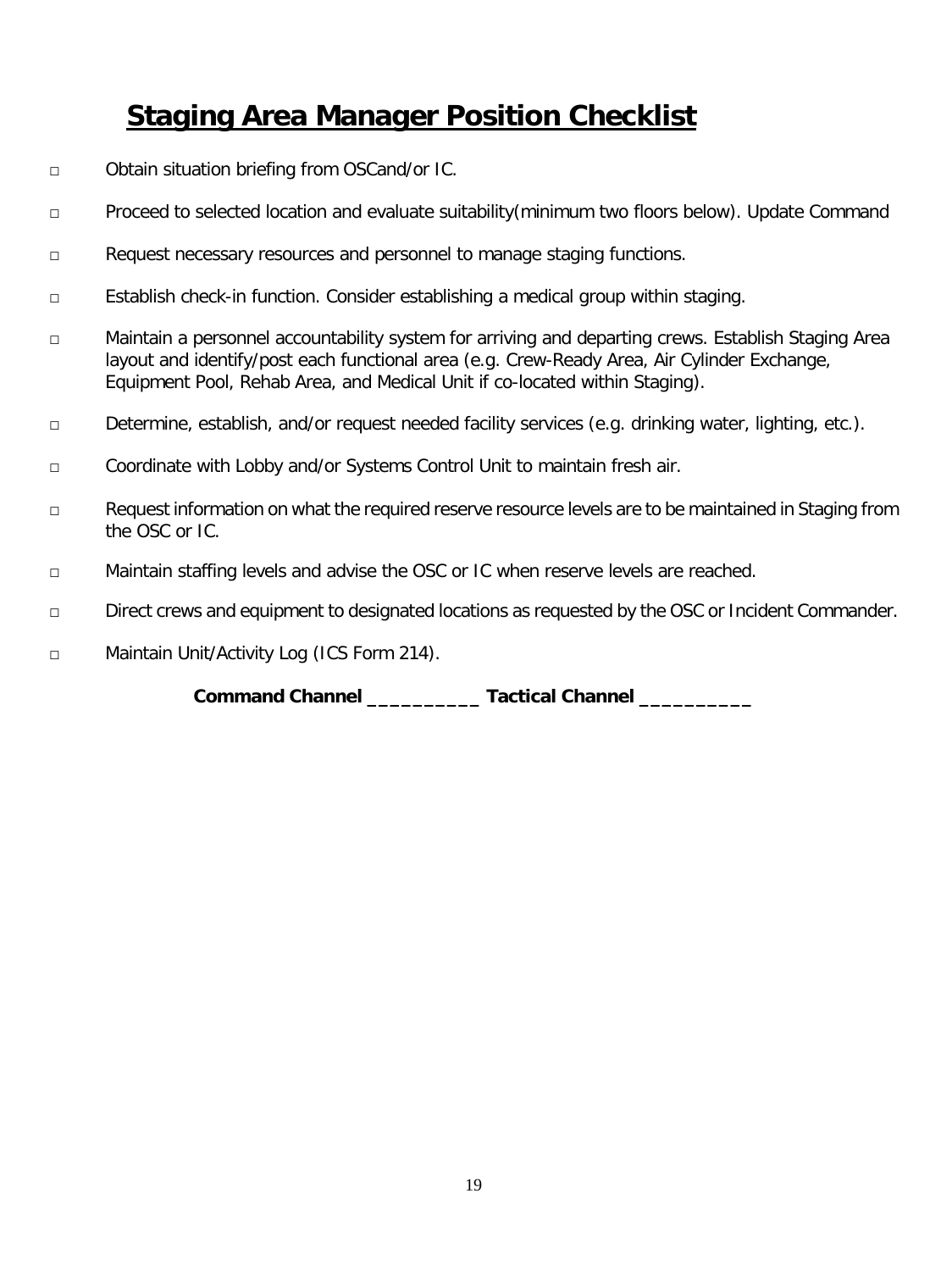# **Evacuation Group Supervisor Position Checklist**

- □ Obtain situation briefing from OSC or IC.
- □ Determine Evacuation Group requirements (personnel, equipment, supplies).
- □ Ensure the evacuation in progress is to a safe location.
- □ Confirm evacuation stairwell(s) with the OSC and IC.
- □ Ensure ventilation of evacuation stairwell(s) and Safe Refuge Areas.
- □ Coordinate evacuation message with the Lobby Control utilizing the building's Public Address system.
- □ Assign personnel in the evacuation stairwell(s) to assist/direct building occupants to a safe location.
- □ Secure operations and release personnel as determined by the IC.
- □ Maintain Unit/Activity Log (ICS Form 214).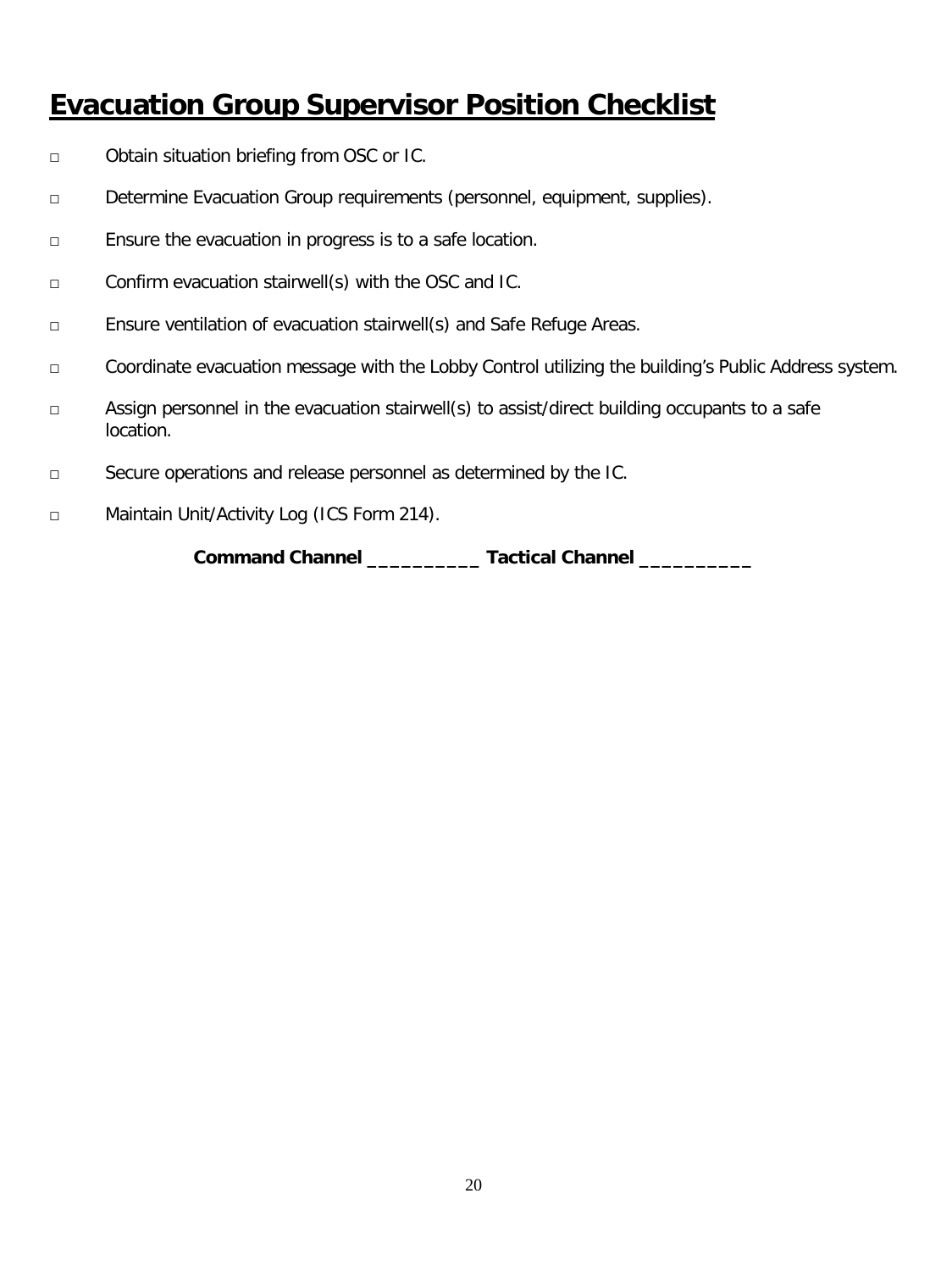### **Planning Section Chief Position Checklist**

- □ Obtain situation briefing from Incident Commander.
- □ Develop the Incident Action Plan for current and on-going operations as appropriate.
- □ Complete ICS Form 215 (A/R) as appropriate.
- □ Brief and assign Operations Section personnel in accordance with Incident Action Plan.
- □ Determine need and request additional resources.
- □ Review suggested list of resources to be released and initiate recommendation for release of resources.
- □ Assemble and disassemble Strike Teams and Task Forces assigned to Operations Section.
- □ Report information about special activities, events, and occurrences to Incident Commander.
- □ Maintain Unit/Activity Log (ICS Form 214).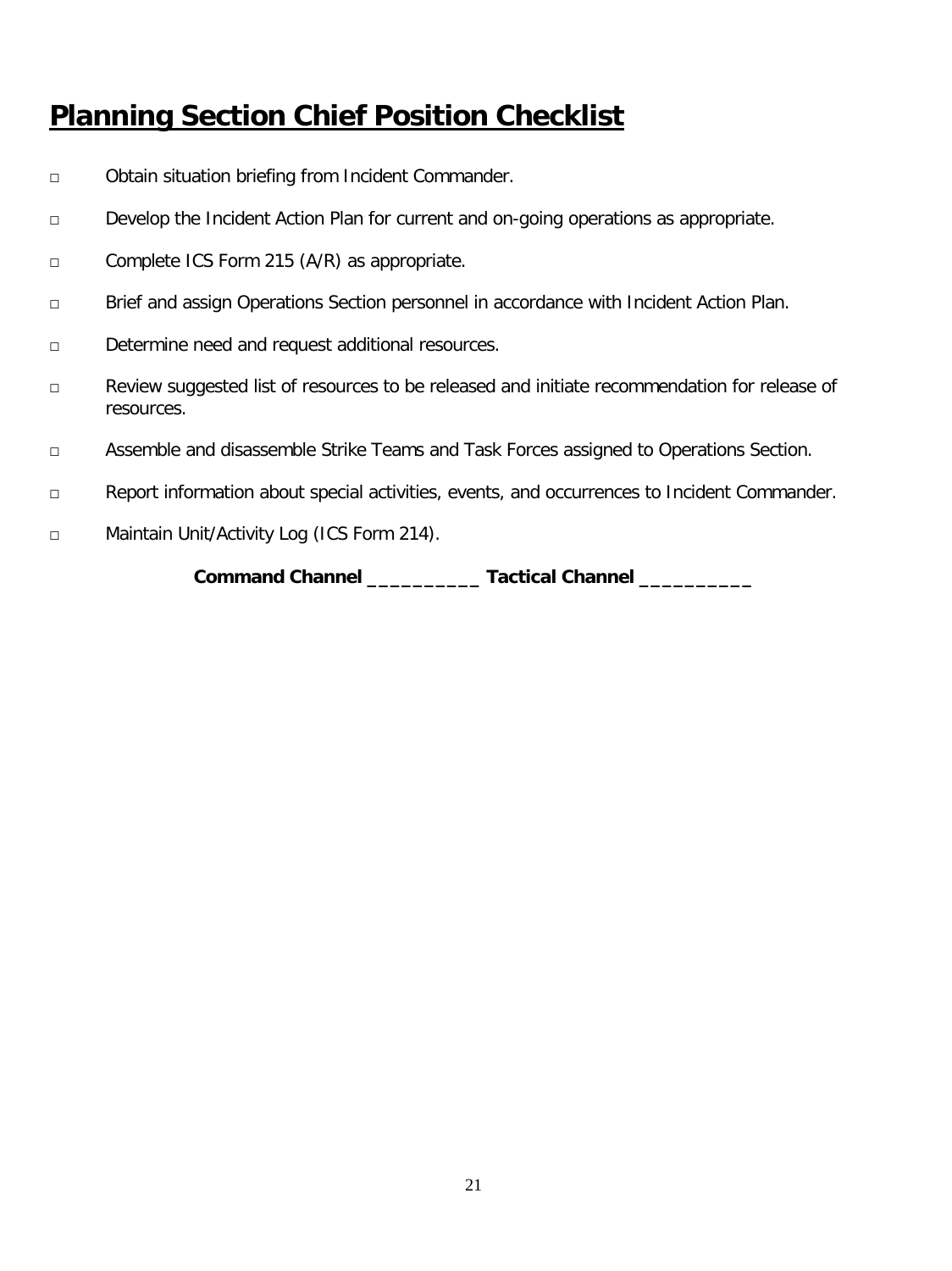# **High-rise Incident Base Manager Position Checklist**

- □ Obtain briefing from the Incident Commander.
- □ Participate in Support Branch/Logistics Section planning activities.
- □ Determine Base needs (personnel, equipment, supplies and additional support).
- □ Evaluate layout and suitability of the selected Base location. Base should be located at least 200 feet from incident building.
- □ Make recommendations regarding relocation, if appropriate.
- □ Establish Base layout and identify functional areas to support the incident (i.e., Apparatus Parking, Crew Ready Area, Equipment Pool, Rehabilitation Area, Command Post, and Sanitation).
- □ Provide for safety, security and traffic control at Base and Command Post.
- □ Provide facility services at Base and Command Post (i.e., sanitation, lighting and clean up).
- □ Maintain accounting of resources in Base. Periodically update Planning Section or Incident Command.
- □ Direct personnel and equipment to designated locations as requested.
- □ Provide an auxiliary water supply to the building, if required.
- □ Update Support Branch, Logistics Section or Incident Commander as directed.
- □ Secure operations and release personnel as determined by the IC.
- □ Maintain Unit/Activity Log (ICS Form 214).